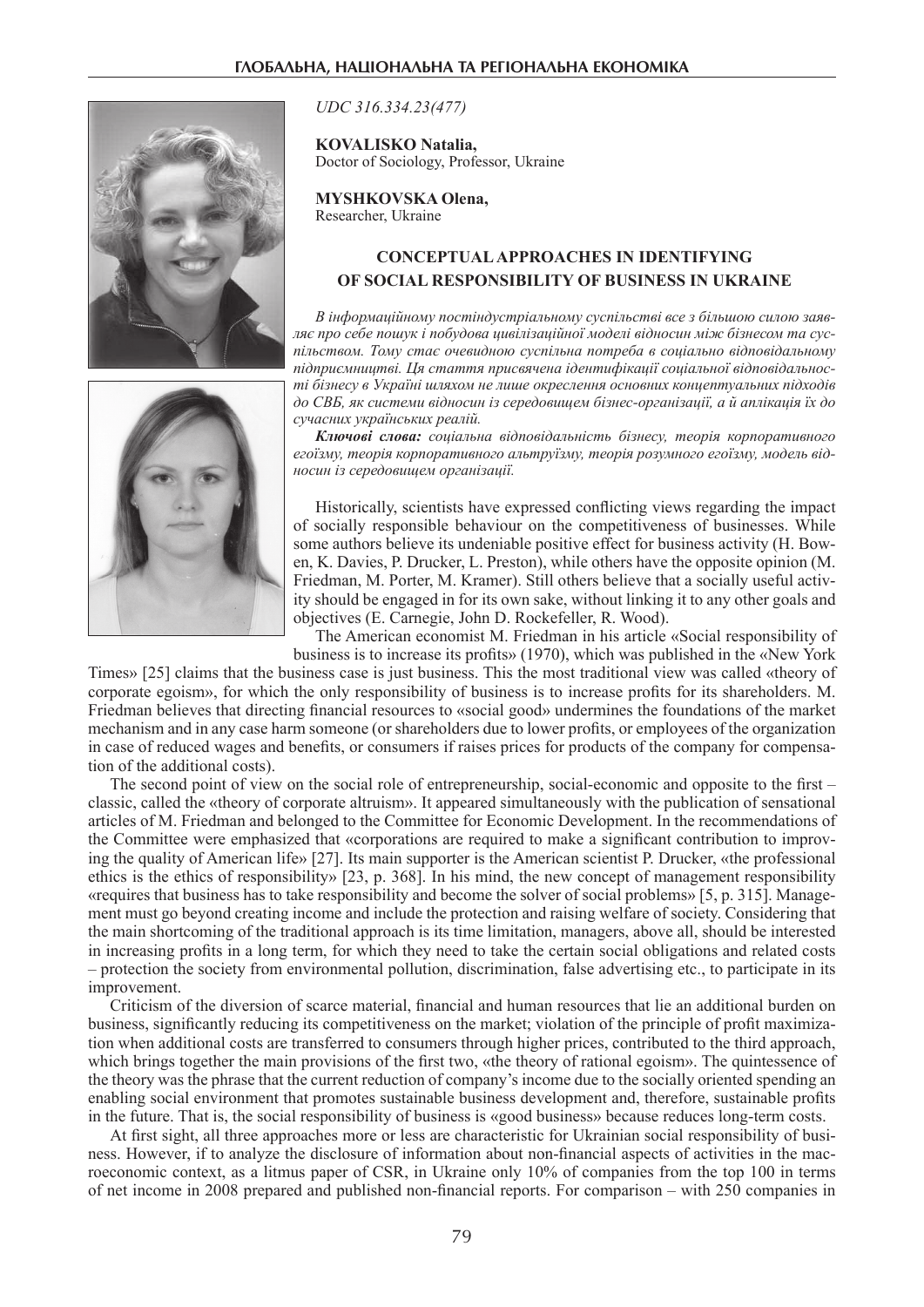developed countries prepare reports 80% of companies, with 2200 companies in developing countries – 45% of companies [3, p. 34]. Also experts of centre «CSR Development» note the continuing trend of the quantity of non-financial reports in Ukraine in all subsequent years.

In our view, this demonstrates a lack of sufficient professional scientific and practical discussion about changing the essence of business, the idea of its aims and main functions. Although the problematic of conceptual approaches to the study of social responsibility of business is present as at foreign (M. Friedman, M. Porter, R. Buchholz, P. Glasbergen, J. Elkington, A. Carroll, S. Sethi, P. Kotler, R. Freeman, J. Post, L. Preston, S. Sachs, P. Drucker, M. Clarkson, T. Donaldson, H. Bowen, J. Longsdon, D. Wood, A. Scherer, F. P. van der Putten), and, in a somewhat lesser extent, at domestic (Y. Siryi, O. Zelenko, O. Koshchiy, A. Sychenko, H. Ilyina, Y. Blagov, V. Borobey) scientific horizons. In informational post-industrial society with more force declares itself a search and building of civilizational model of relations between business and society, i.e. the knowledge of the conceptual bases of interaction with the environment, the nature of the social role of business in society.

The purpose of this article is identification of social responsibility of business in Ukraine by not only outlining the main conceptual approaches to CSR as a system of relations with the environment of business organization, but their application to current Ukrainian realities.

Within the «theory of corporate egoism» there are several concepts: legal responsibility, economic responsibility and voluntary concept.

According to the concept of legal responsibility company, which operates within the existing legal legislation considered as a socially responsible. The debate over the theory of that concept still continues, because essentially all companies must comply with existing legislation norms and regulations that govern the activities of enterprises. If we consider this level of social responsibility in terms of the experience of developed countries, it is definitely there (level) has lost its relevance and has no right to exist. A completely different situation is at Ukrainian enterprises, it is not a secret that the practice of economic activity shows the prevalence between domestic entrepreneurs of attempts of non-fulfilment of legislated obligations (to minimize tax payments, payment of wages «in envelopes» etc.). Often such actions may be combined with the implementation of voluntary measures and social programs (charity, social packages for employees). Impossibility to include such an enterprise into group of socially responsible necessitates consideration as social responsibility criteria not only a voluntary response of business to the needs of society, but also and strict fulfilment of the requirements set by the state. The reason for this can be searched, according to Ukrainian sociologist V. Stepanenko, that in Ukraine «the expression «Rule of Law», still plays the role of an idealistic stamp in the post-communist context, receives the status of trivial everyday reality in the actual civil society» [19, p. 13-14]. Given these circumstances, we can conclude that despite the general practice to separate legal and social responsibility, we can say that the level of legal responsibility as a special variant of social responsibility still has the right to exist [6, p. 74] in Ukrainian reality, in particular.

The concept of economic responsibility (M. Friedman, M. Porter, M. Kramer) means that social responsibility of business is understood as an economic responsible of enterprise for the implementation of business operations and profitability support. Namely principle of augmented profits is justified as the only principle of the company activity, leaving, thus, neglected social problems. The mail adherent of this concept as mentioned M. Friedman stated: «There is one and only one social responsibility of the business world – to use its resources and engage in activities aimed at increasing profits, providing that it follows the «rules of the game», that means to be involved in open free competition without deception and fraud»[25]. Continuation of the economic responsibility of business we find in work of American scientist M. Porter, in which «business should not try to solve all social problems. It should focus on the most notable business operations that is called corporate competitive context. At the same time business has to coordinate a challenge from the side of shareholders and activists» [26]. Considering Ukrainian business within that concept in general, excluding some positive practices, we should agree with Ukrainian researcher O. Zelenko, which states that the majority of Ukrainian companies, or rather their leaders, adhere to the classical definition of social responsibility of business [6, p. 76], i.e., adhere to the concept of economic responsibility to the society in general and to the local community, in particular [6, p. 74].

According to the concept of voluntary (R. Buchholz, S. Robbins, D. DeCenzo) company, in addition to responsibility required by legislation or the laws of economics, assumes the obligations to achieve long-term goals that are useful to society [16, p. 8]. Currently, Ukrainian CSR implements many voluntary practices that are useful for society. The authors of the publication National Business (Kazakhstan) state: «The model of social responsibility of business is generally lines to the model of the business development» [12]. Therefore, in our opinion, for Ukraine is characteristic mainly oligarchic type, whereby the business itself determines the extent of their social responsibility.

Among the concepts that can be identified within the «theory of corporate altruism» are: concepts of basic business strategy and pro-activity, which emphasize the integration of social responsibility in business activity; the concepts of sustainable development and obligations that structure companies' liabilities.

The concept of basic business strategy implies that the business can be effective only if the society, in which it exists, functions successfully. In this case social responsibility relates to activities, which carried out by the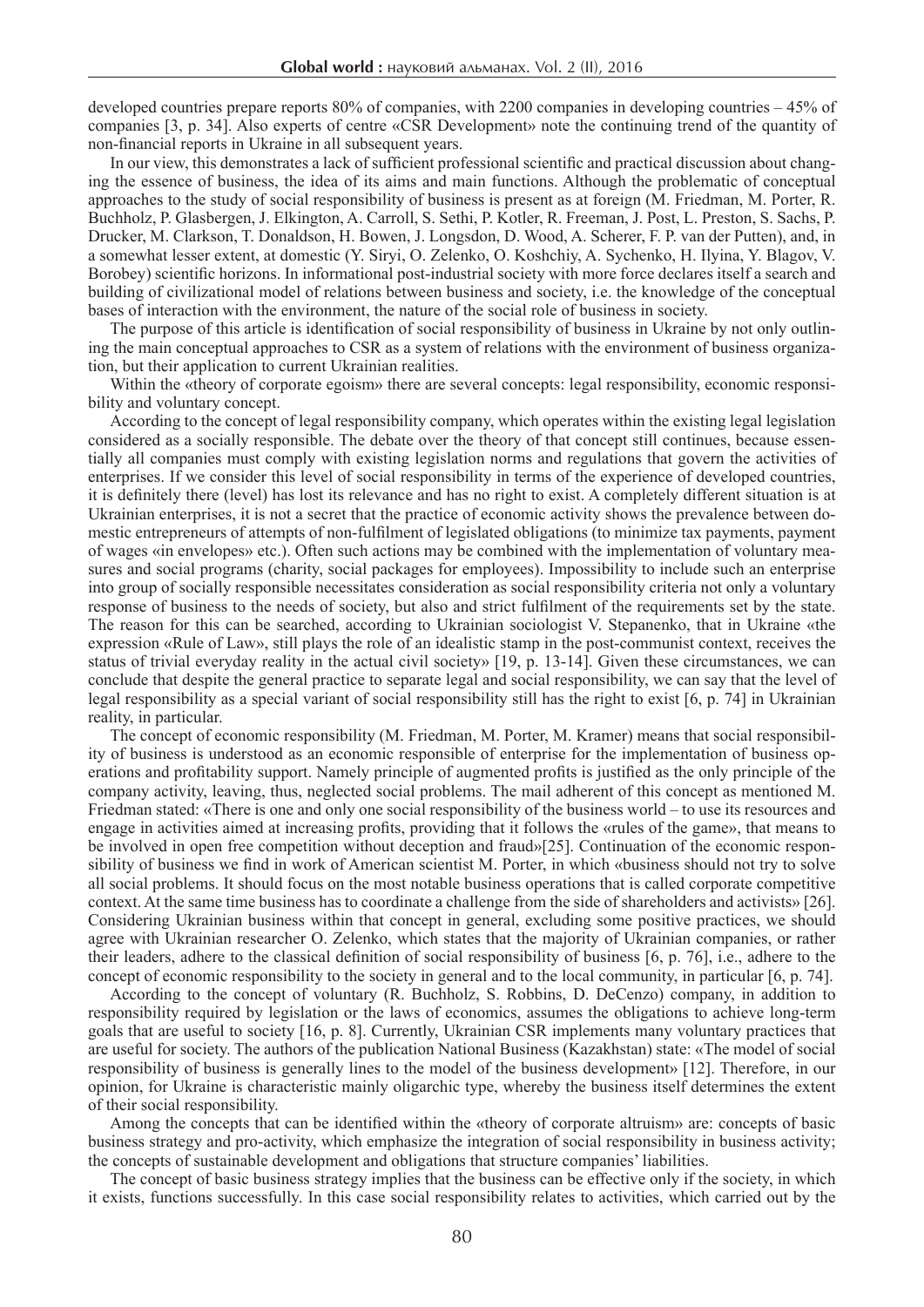company to maintain and expand this symbiotic interconnection. If the actions of both business and society are successful, «the fit» of these two subjects together helps to promote an atmosphere of mutual trust and predictability that stimulates doing of business and enhances economic, social and environmental well-being [16, p. 7]. In our view, that concept is not used in the Ukrainian practice, although it is very timely through the construction of the mechanism of social partnership.

In contrast to the concept of basic business strategy based on organic interaction between business and society, the concept of pro-activity (P. Glasbergen) provides also respond to changes in the sustainable development of society. That is, the company, a forecasting social, economic, global challenges that gonna stand in its way, can successfully build its business for its own sustainable development and the general public. It should be noted that the implementation of that concept in Ukrainian conditions is extremely difficult because of the economic and political instability.

The modern conceptualizations of CSR topics develop within the theory of sustainable development: that is a development that occur taking into account the necessity of responsibility of humanity for their own activities to present and future generations [8, p. 166]. The base of the concept of sustainable development of business is the idea of «triune essence», «triune result» (Triple bottom line), that provides the implementation in business organizations activity three key objectives: economic (Profit), ecological (Planet) and social (People), examined by its author British explorer J. Elkington [24]. On mind of academician of the National Academy of Science of Ukraine M. Zgurovskyi, the concept of «sustainable development» is the evolution of doctrine of Ukrainian thinker V. Vernadskyi [2] about the noosphere. Theory and practice have shown that at the turn of the century doctrine about the noosphere had become the necessary platform for the development of the triune concept of sustainable ecologic-socio-economic development [18, p. 4]. Other achievement of Ukrainian scientists in this field is the science «ekohomolohiya» (the science about organic development of human and environment), one of the founders of which is the Ukrainian economist S. Zlupko [7]. In May 2012 the Ministry of Education, Youth and Sports (name of the ministry in 2012) published a draft of the Concept of Ukraine's transition to sustainable development, developed by the National Academy of Sciences of Ukraine [9]. But till now the concept remains just a project.

The concept of obligations (A. Carroll, S. Sethi) affirms that companies need to be assessed not only by their economic success, but also by non-economic criteria. The author of this approach in the context of existing theories unification is an American economist A. Carroll [22], which proposed to interpret the social responsibility of the enterprise as a kind of «pyramid» consisting of economic, legal, ethical and discretionary (philanthropic) responsibilities of the organization. It should be noted that in modern society the observance of economic, legal and ethical responsibility are essential for the viability of enterprises in any industry, while discretionary responsibility can indeed be evidence of responsible attitude of managers and business owners to the needs of the environment in which they operate [4].

Among the concepts that operate within the «theory of rational egoism» are: the concept of social-ethical marketing, stakeholders, corporate citizenship and corporate reporting, which differ by ways of results achieving.

In general, the concept of social-ethical marketing (P. Kotler) is considered as the study and formation of customer needs and satisfaction them with more effective methods than the competitors, provided rising of the welfare of all members of society. Thus, this is a mechanism of coordination of needs and interests of consumers, needs and interests of enterprises and needs and interests of society as a whole [10, p. 117]. In Ukraine this concept is widely used and many Ukrainian companies flaunt their social steps about consumers that are paid by consumers themselves, thus, replacing CSR by socio-ethical marketing [10, p. 120-121]. But social-ethical marketing is just a good, conscientious and legitimate way of getting sustainable income. CSR is not intended to maximize profits. Though, social-ethical marketing can be the first step of the implementation of programs of social responsibility. According to ESOMAR research (The essential organization for encouraging, advancing and elevating market research worldwide) in March 2010 it was found that 98% of companies in the world, operating under the concept of social-ethical marketing, implement in practice social responsibility programs [10, 11].

The idea of the stakeholders' concept (R. Freeman, J. Post, L. Preston, S. Sachs, P. Drucker, M. Clarkson, T. Donaldson) is that in the organization and beyond, there are certain groups of stakeholders (shareholders, employees, customers, suppliers, local community, the state and society in general) that affect the organization or the organization itself affects them (stakeholders). Talking about the stakeholders' concept, P. Drucker noted that it can «tame the dragon», i.e. to transform social problems to economic opportunities and economic benefit, to production capacities, competence of personnel, strengthen the competitive position of the company [5, p. 78- 96]. So, we agree with the statement of Ukrainian scientist O. Koshchiy that at the beginning of the XXI century that concept is topical because it provides an opportunity to move from sporadic contacts with stakeholders, to creating a system of joint activities with them for improving the welfare of the organization by satisfaction of stakeholder interests [11, p. 14].

Modern corporate citizenship (H. Bowen, J. Longsdon, D. Wood) is seen as «a business strategy on interaction with the society in order to ensure effective sustainable development and the formation of own reputation as a responsible «corporate citizen», a full member of such development» [13]. Corporate citizenship is based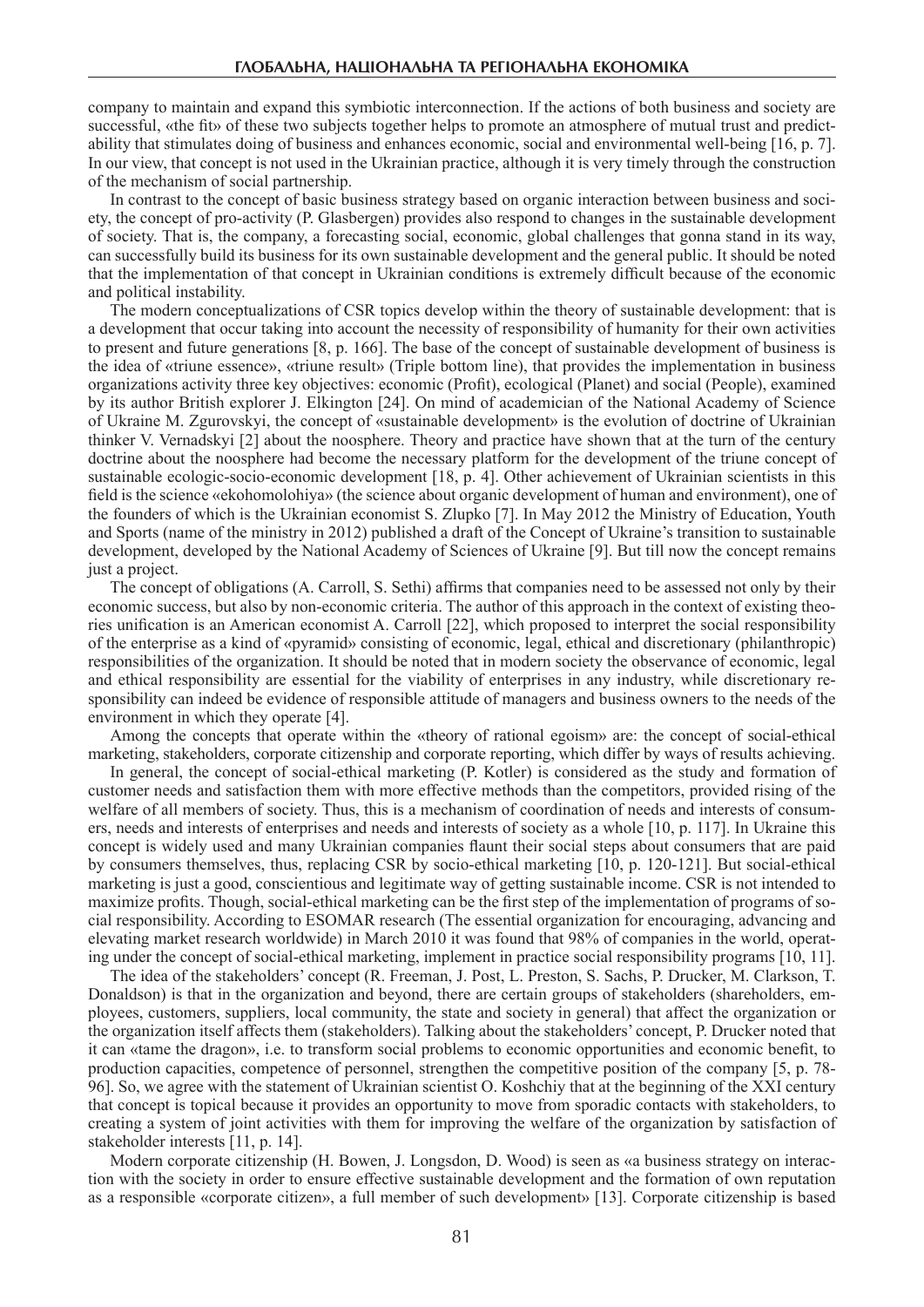on the idea of active participation of corporations in all spheres of society life, being responsible for its development along with the state. On mind of Ukrainian researcher O. Sychenko, the features of implementation of the concept of corporate citizenship in Ukraine are genetic incompatibility of state paternalism with new socioeconomic conditions, the corporate sector immaturity, low legitimacy of ownership, insignificant information transparency, the lack of clear criteria for selection and subsequent evaluation of the efficiency of realized social projects in many large companies, social inertia, spontaneous process of institutionalization of social investments, low level of trust between the society and businesses that is essential condition for constructive cooperation between them [14]. Given the statements of head managers of some companies in Ukraine such as Kyivstar, SCM, Microsoft Ukraine, Ernst & Young, DHL Express in Ukraine «to build a successful and profitable business and be a responsible corporate citizen» [17, p. 14], in our view, to talk about the concept of corporate citizenship in Ukrainian business is too early.

The concept of corporate reporting emphasizes that the companies in some way are responsible for the consequences of their actions and therefore should be more accountable to the society except the accountability to stakeholders. So far the primary mean of accountability is to create transparency by reporting about non-financial activities and contacts with stakeholders [16, p. 8]. Social / non-financial reporting concerns of business value, namely such its aspects as reputation, customer loyalty, reliability [15, p. 90]. The combined share of companies engaged in social reporting in Ukraine amounts to 11.44% of GDP (or 108,774 billions UAH) by total revenue. Non-financial reporting in Ukraine, according to experts of NGO the Community socially responsible business, is far behind in its spread to other countries and has a considerable potential for the development [3, p. 34].

From carried out analysis of CSR concepts, we can conclude that the majority of Ukrainian companies operate according to the «theory of corporate egoism», i.e., act within the legal, economic and voluntary responsibility. Thus, the Ukrainian social responsibility is between levels «legal responsibility» and «strategic philanthropy» of CSR Value Curve [21]. Therefore, it is within the traditional paradigm of CSR, in which social responsibility synthetically is combined with the activities of the companies and is mainly seen as philanthropy. (By Swiss scientist A. Scherer, traditional paradigm of CSR can be considered a «paradigm of nation states» that is not appropriate to the era of globalization [28, p. 415]). Also, it can be affirmed that the business organizations in Ukraine, according to the theory of Dutch scientist F. P. van der Putten [29, p. 3], use an instrumental approach to social responsibility, whereby the company acts as a tool for wealth creation, and all its social activities are aimed at achieving of economic results.

In her work Ukrainian scientist H. Ilyina [8] indicates that the transformation of CSR paradigms is influenced by two fundamental factors – «postnational constellation» (a condition in which there are formed a leading international role of corporations and no sufficiently powerful international organizations to monitor their activity [20]) on the one hand, and the need to respond to global environmental threats on the other. Under the influence of these circumstances, the traditional paradigm of social responsibility of business changes to modern. Within the modern paradigm CSR is integrated into the organizational structure of the companies and provides the introduction of «triple result strategy of sustainable development», combining equivalent and balanced development of three components – environmental, social and economic. It gives the possibility simultaneously to achieve two aspects of CSR: normative or positive, which defines Russian researcher Y. Blagov [1]. Normative is based on the axiomatic obligation of the company to follow standards of social responsibility because business is the subject of society and, therefore, must take into account its needs and interests. Positive, in contrast, is based on the understanding that in the process of its activity the company is realizing the principles of CSR, reaching own goals.

In our interpretation Ukrainian social responsibility can be described as legal, that acting under legislative requirements and economic tasks. The essence of CSR is not in doing what should be done, but in voluntary, which we understood as a conscious behaviour change that provides responsible positive impact on the society and ethical duty to it; definition and response to social demands of society while strengthening its position.

The emergence of the discussion concerning the defining of basic social tasks of social responsibility by finding balance the interests of business and society as a whole, interests of business and immediate environment, balance the interests of business and its internal environment requires consideration and analysis of social responsibility through the prism of relationships of entrepreneurship with key stakeholders. In turn it can be one of the directions of the future researches of this phenomenon.

## **Literature:**

1. Благов, Ю. Е. Корпоративная социальная ответственность и бизнес-образование (Blagov Y. Corporate social responsibility and business education) / Ю. Е. Благов // Бизнес-образование. – 2007. – № 1 (22). – С. 49-52.

2. Вернадский, В. И. Несколько слов о ноосфере (Vernadskyi V. Some words about noosphere) / В. И. Вернадский // Успехи современной биологии. – 1944. – №18. – Вып. 2. – С. 113-120.

3. Воробей, В. Нефінансова звітність: інструмент соціально відповідального бізнесу (Vorobey V. Non-financial reporting: instrument of social responsible business) / В. Воробей, І. Журовська. – К., 2010. – 84 с.

4. Грицина, Л. А. Еволюція та формування концепції корпоративної соціальної відповідальності підприємства (Hrytsyna L. Evolution and forming of corporate social responsibility concept of the enterprise) / Л. А. Грицина // Наука